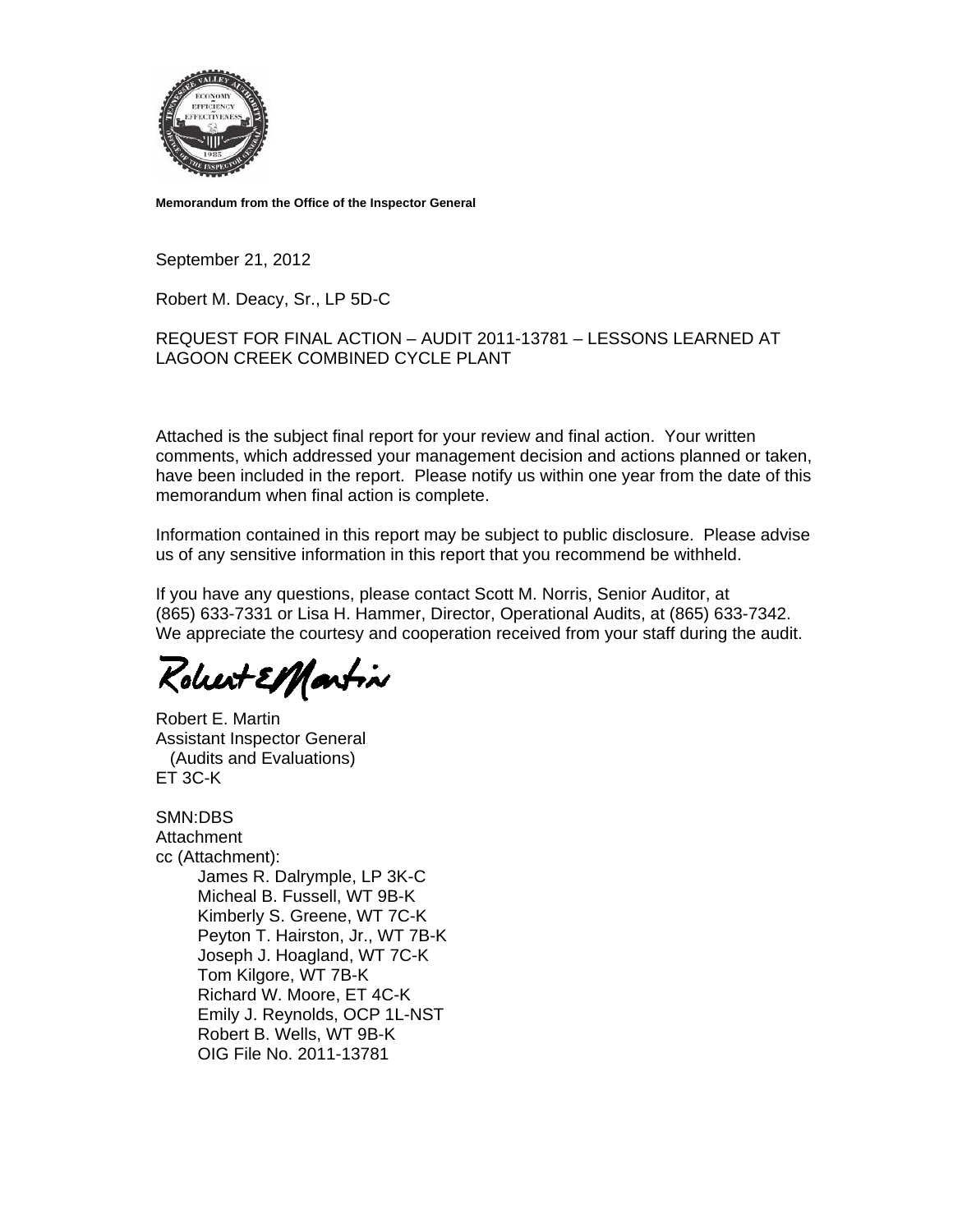

Office of the Inspector General



To the Senior Vice President, Generation Construction

# **LESSONS LEARNED AT LAGOON CREEK COMBINED CYCLE PLANT**

Audit Team Scott M. Norris Michael L. Lane

Audit 2011-13781 September 21, 2012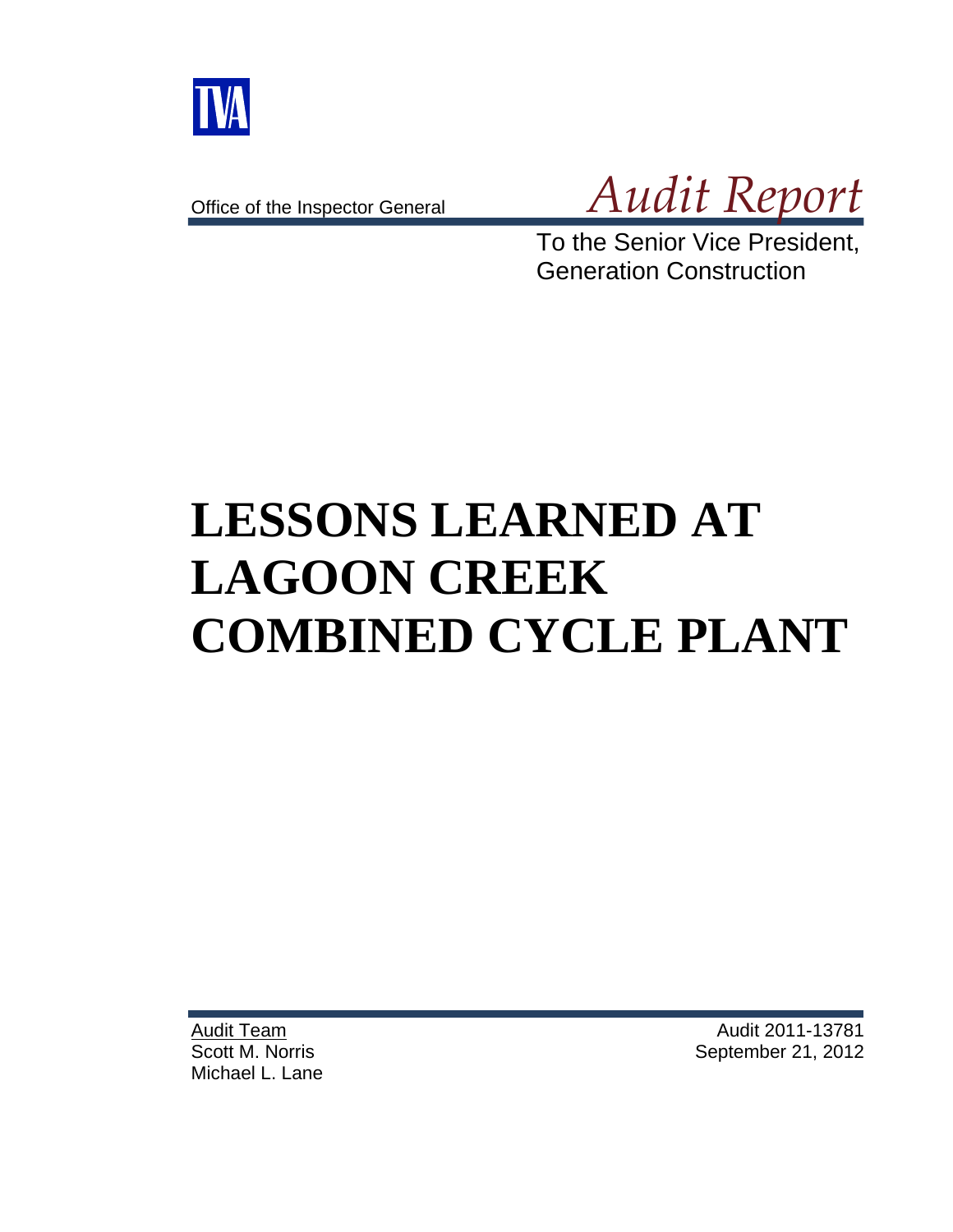## **ABBREVIATIONS**

| <b>BFN</b> | <b>Browns Ferry Nuclear Plant</b>                     |
|------------|-------------------------------------------------------|
| COO        | <b>Chief Operating Officer</b>                        |
| <b>CT</b>  | <b>Combustion Turbine</b>                             |
| FGD&C      | <b>Fossil Generation Development and Construction</b> |
| <b>FPG</b> | <b>Fossil Power Group</b>                             |
| GC         | <b>Generation Construction</b>                        |
| <b>JCC</b> | John Sevier Combined Cycle Plant                      |
| <b>LCC</b> | Lagoon Creek Combined Cycle Plant                     |
| <b>NUS</b> | <b>New Unit Services</b>                              |
| <b>SBU</b> | <b>Strategic Business Unit</b>                        |
| <b>SPP</b> | <b>Standard Programs and Processes</b>                |
| <b>SVP</b> | <b>Senior Vice President</b>                          |
| <b>TVA</b> | <b>Tennessee Valley Authority</b>                     |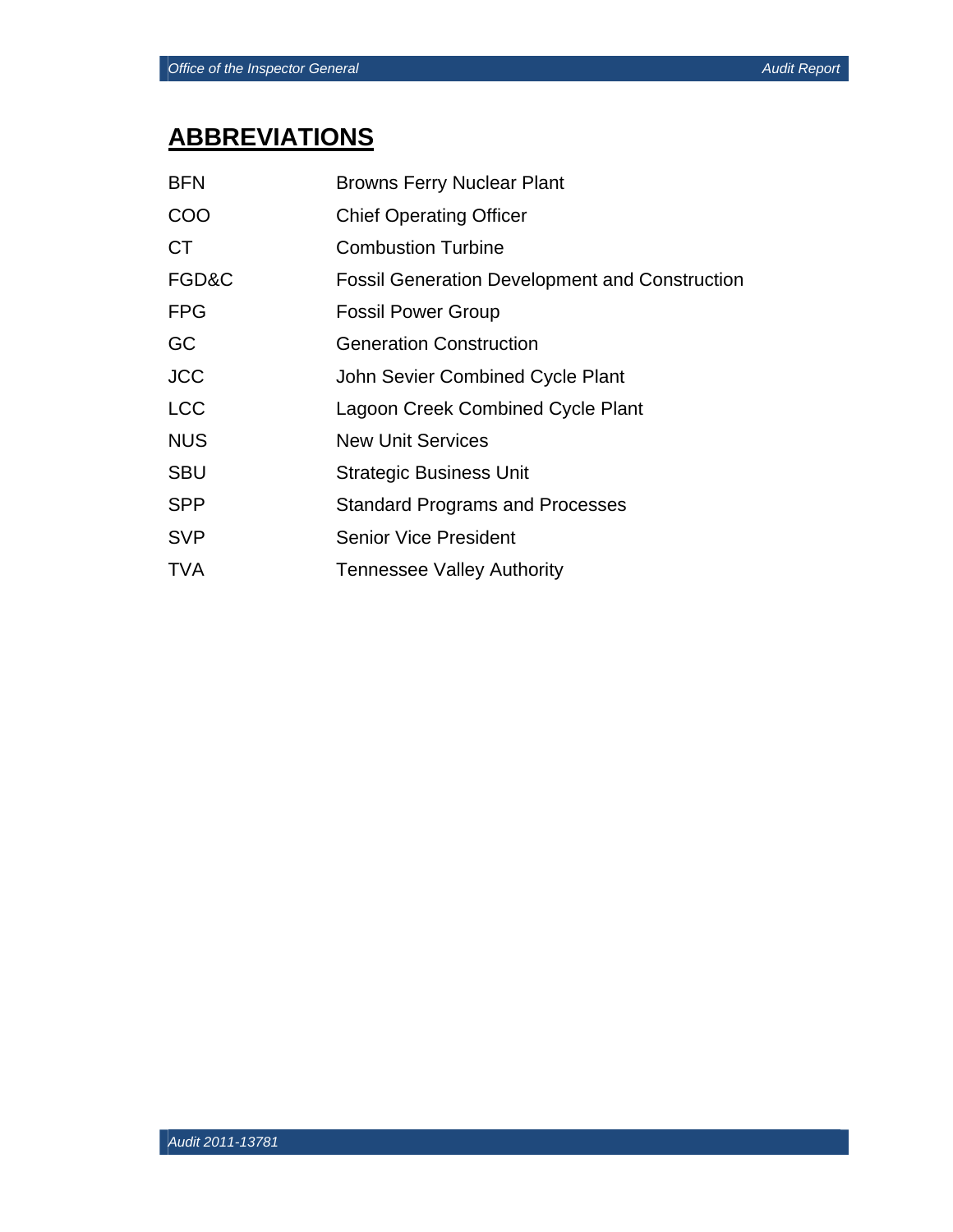## **TABLE OF CONTENTS**

| CRITERIA TO IDENTIFY LESSONS LEARNED IS LACKING  4 |  |
|----------------------------------------------------|--|
|                                                    |  |
|                                                    |  |
| USE OF LESSONS LEARNED BETWEEN ORGANIZATIONS 9     |  |
|                                                    |  |
| MANAGEMENT'S RESPONSE AND OUR EVALUATION 10        |  |

## **APPENDIX**

MEMORANDUM DATED SEPTEMBER 5, 2012, FROM ROBERT M. DEACY, SR., TO ROBERT E. MARTIN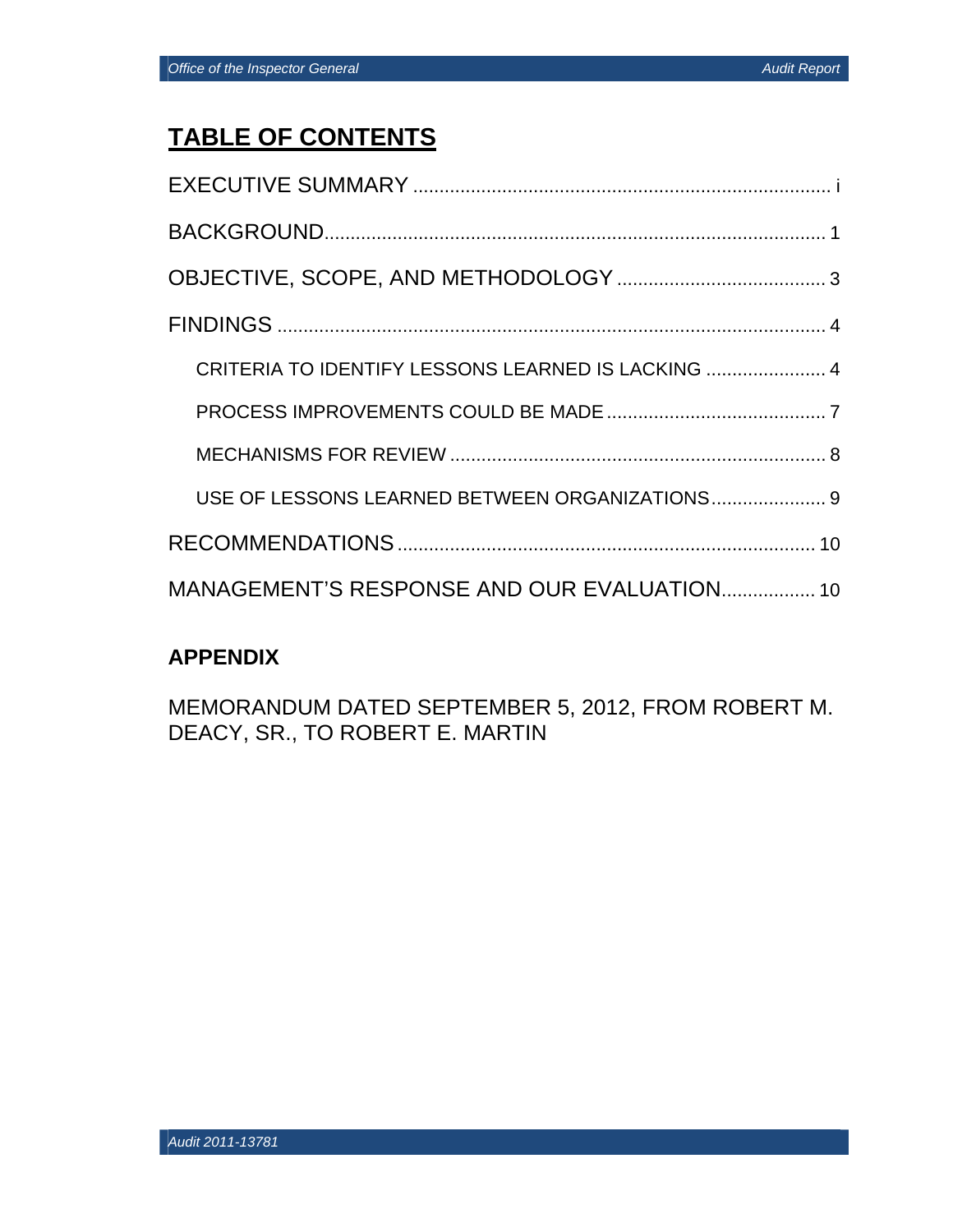

## Audit 2011-13781 - Lessons Learned at Lagoon **Creek Combined Cycle Plant EXECUTIVE SUMMARY**

As the nation's largest public power system. Tennessee Valley Authority (TVA) utilizes a variety of generation sources to provide power. Among those are TVA's natural gas/oil-fired facilities, which include combustion turbine plants. TVA's portfolio of natural gas/oil-fired facilities as of September 30, 2011, consisted of 13 facilities with a total of 98 units capable of producing approximately 8,200 megawatts of electric power. These facilities represent a mixture of assets that were purchased or leased by TVA and assets that were constructed under contract with TVA. Construction of facilities such as these is the responsibility of the Generation Construction organization, previously known as Fossil Generation Development and Construction.

The Fossil Generation Development and Construction organization was established in fiscal year 2009 and subsequently renamed Generation Construction (GC) during a recent reorganization within TVA. GC is responsible for, among other things, large construction projects for all non-nuclear generation groups. The New Unit Services group within GC is responsible for all new, nonnuclear generation. Most of the work performed by New Unit Services is for the design, procurement, and construction of simple-cycle and combined-cycle combustion turbine plants, including the Lagoon Creek Combined Cycle Plant (LCC) located near Brownsville, Tennessee, and John Sevier Combined Cycle Plant (JCC) located near Rogersville, Tennessee.

GC maintains a database of lessons learned from projects on its SharePoint site. A lesson is defined as some useful knowledge or sense that results from direct experience. Lessons learned involve collecting information on events and incidents that either positively or negatively impacted the conduct or performance of a project. Lessons learned can be used for future projects to prevent repeated issues and improve subsequent performance, such as other projects similar to LCC and JCC.

Because of the potential usefulness of a sound lessons learned process in completing generation construction projects effectively and efficiently, we reviewed the lessons learned process used during the construction of LCC. The audit objective was to identify lessons learned and how those lessons are being or can be applied to subsequent construction projects. The audit also focused on the lessons learned process rather than just substantive testing of lessons from one project to the next because the process review approach added more value in the audit team's opinion.

We determined GC has a process in place for lessons learned management, and during the audit, TVA issued TVA-SPP-34.016, Project Lessons Learned Management, which provides beneficial guidance on the roles and responsibilities of project teams in regards to managing lessons learned.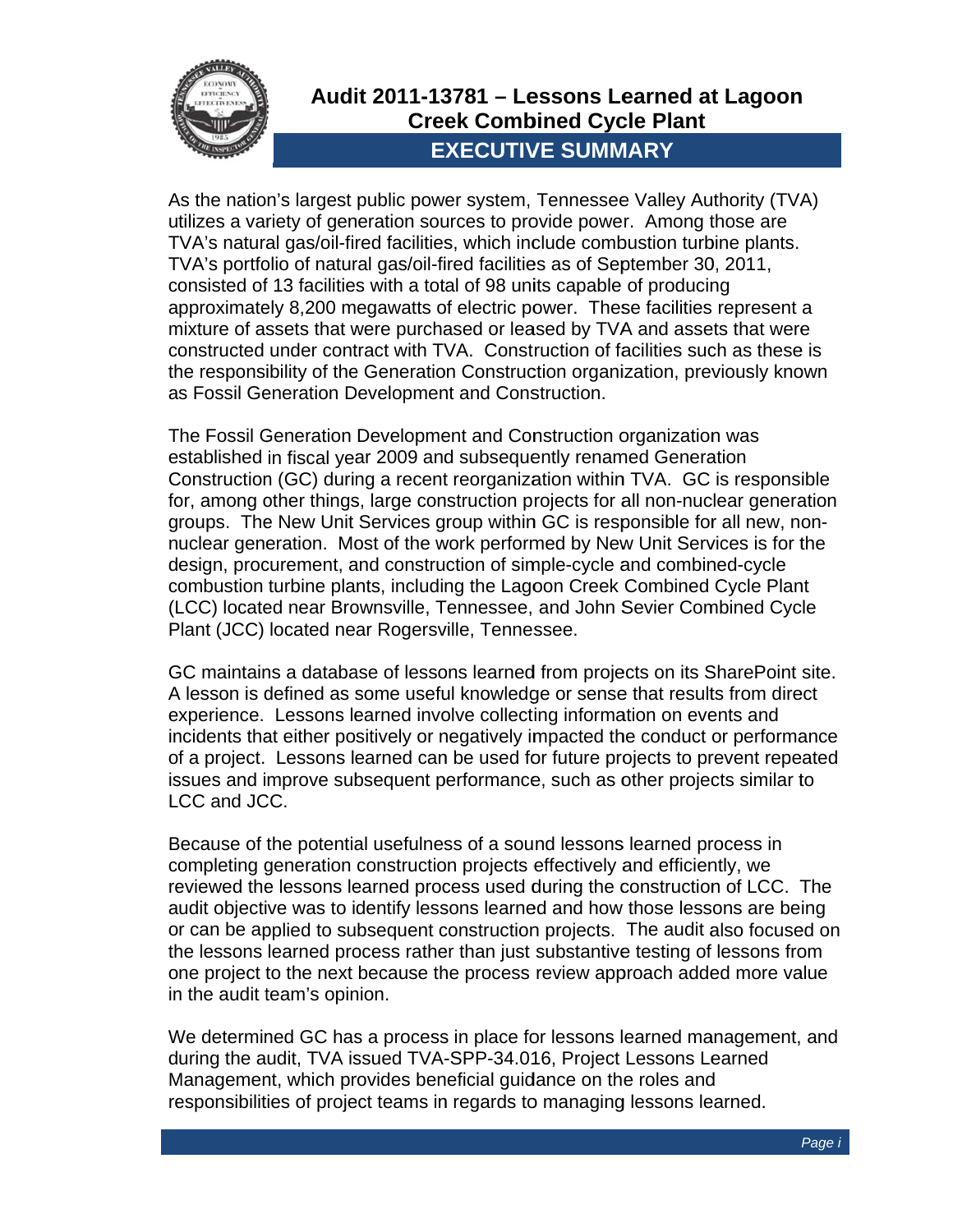

However, we identified some potential areas of improvement in the GC process. Specifically, we determined (1) there is no documented criteria or review process for determining what is or is not a lesson learned, (2) the process for documenting lessons learned could be improved, and (3) there are no mechanisms to reasonably assure project teams are reviewing lessons learned from previous projects or relevant lessons learned are incorporated into the project's scope.

We also determined improvements can be made in sharing lessons learned across TVA organizations.

We recommend the GC organization:

- Develop and document criteria for determining if issues are in fact lessons learned and/or best practices.
- Ensure the database is complete with all lessons learned, including those presented to TVA's Chief Operating Officer and best practices from positive experiences to promote repeat application in future projects.
- Develop and implement a process for screening new and edited lessons learned for reasonableness, consistency, completeness, and other target qualities.
- Systematically require all fields to be populated when submitting a lesson learned or initiate a process to track down the missing information. Also, manage database integrity by removing the entries that do not include a problem description or ensuring the problem description is completed.
- Develop mechanisms to provide reasonable assurance that project teams (1) review the database for lessons learned from previous projects and (2) incorporate relevant lessons learned into the project's scope. One option would be for the project team to sign-off on the project process checklist that these activities were completed.
- In cooperation with other organizations, develop an entity-wide repository to capture the details of lessons learned across TVA organizations so that those outside the originating organization can also benefit from the experiences.

TVA management generally agreed with our recommendations and has taken or is taking actions to address these recommendations. See the Appendix for TVA's complete response.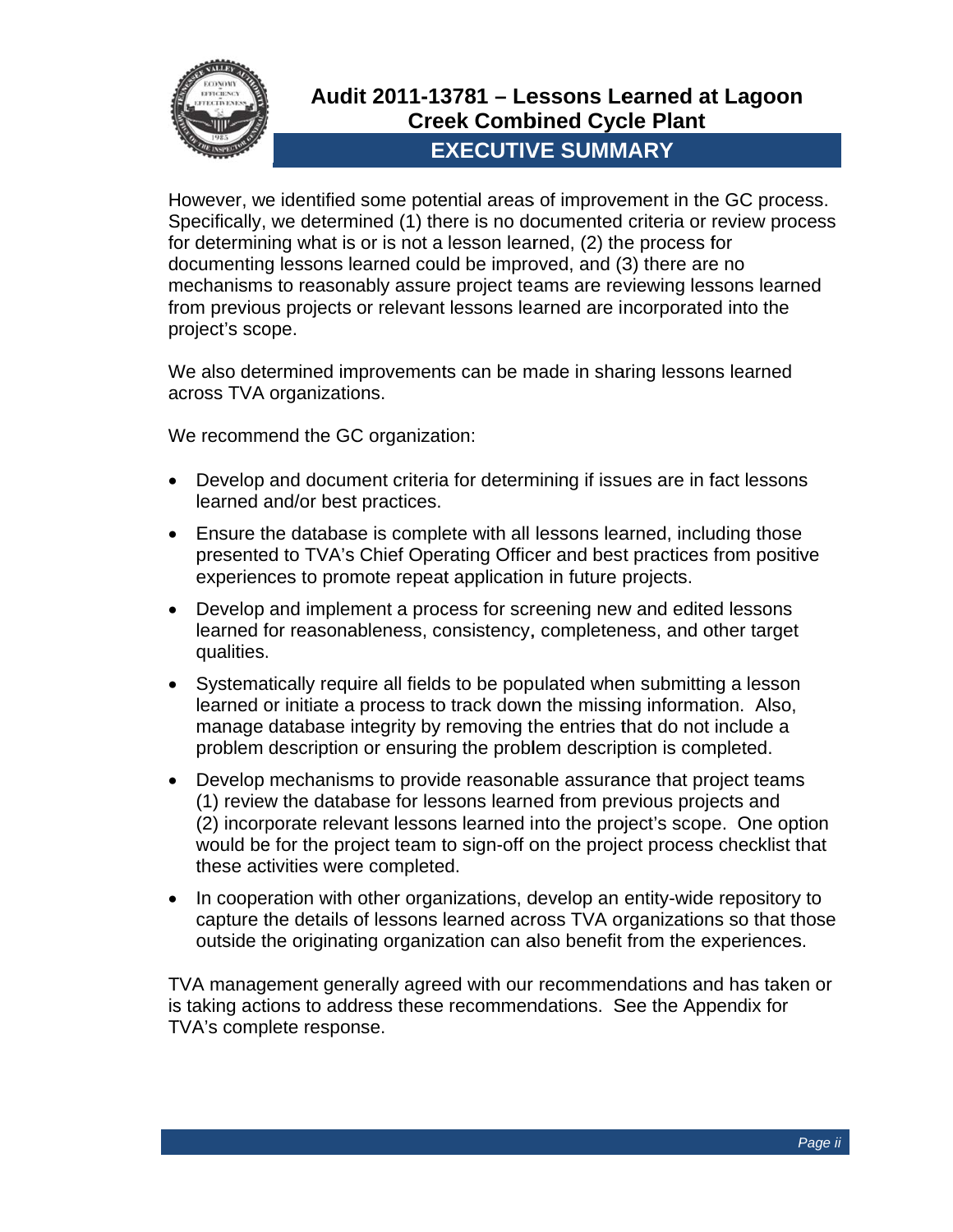## **BACKGROUND**

As the nation's largest public power system, Tennessee Valley Authority (TVA) utilizes a variety of generation sources to provide power. Among those are TVA's natural gas/oil-fired facilities, which include combustion turbine (CT) plants. CTs are generally compared to jet engines in how they operate: they draw air in at the front of the unit, compress it, mix it with fuel, and ignite it. The hot combustion gases then expand through turbine blades connected to a generator to produce electric power. A simple-cycle CT is configured to capture useful energy for power generation from the expansion of those hot combustion gases. A combined-cycle CT is configured to pass the products of combustion through a heat recovery steam generator, which converts this useful energy to steam. This steam is then used in a steam turbine to produce additional electric power, increasing the combined-cycle's efficiency over that of the simple-cycle.

TVA's portfolio of natural gas/oil-fired facilities as of September 30, 2011, consisted of 13 facilities with a total of 98 units capable of producing approximately 8,200 megawatts of electric power. These facilities represent a mixture of assets that were purchased or leased by TVA and assets that were constructed under contract with TVA. Construction of facilities such as these is the responsibility of the Generation Construction organization, previously known as Fossil Generation Development and Construction (FGD&C).

The FGD&C organization was established in fiscal year 2009 and was subsequently renamed Generation Construction (GC) during a recent reorganization within TVA. GC is responsible for, among other things, large construction projects for all non-nuclear generation groups. The New Unit Services (NUS) group within GC is responsible for all new, non-nuclear generation. Most of the work performed by NUS is for the design, procurement, and construction of simple-cycle and combined-cycle CT plants, including the Lagoon Creek Combined Cycle Plant (LCC) located near Brownsville, Tennessee, and John Sevier Combined Cycle Plant (JCC) located near Rogersville, Tennessee.

In March 2007, TVA published an environmental assessment that stated the organization was investigating the use of CTs (simple-cycle and combined-cycle) to address growing power demands and expanded regulatory requirements. In the same month, the TVA Board of Directors approved the purchase of a brownfield site<sup>1</sup> adjacent to TVA's existing Lagoon Creek Simple Cycle Plant.

In August 2007, the Board approved a maximum budget of \$396 million for the LCC project, and construction began in August 2008. The budget was increased in January 2010 to \$445 million and again to \$474 million in September 2010, before commercial operation began later the same month. The actual LCC project cost through March 2012 was approximately \$466 million, \$70 million over

 $\overline{a}$ 

*Audit 2011-13781 Page 1*  1 A brownfield site has existing, disturbed acreage as opposed to a greenfield site, which is undisturbed.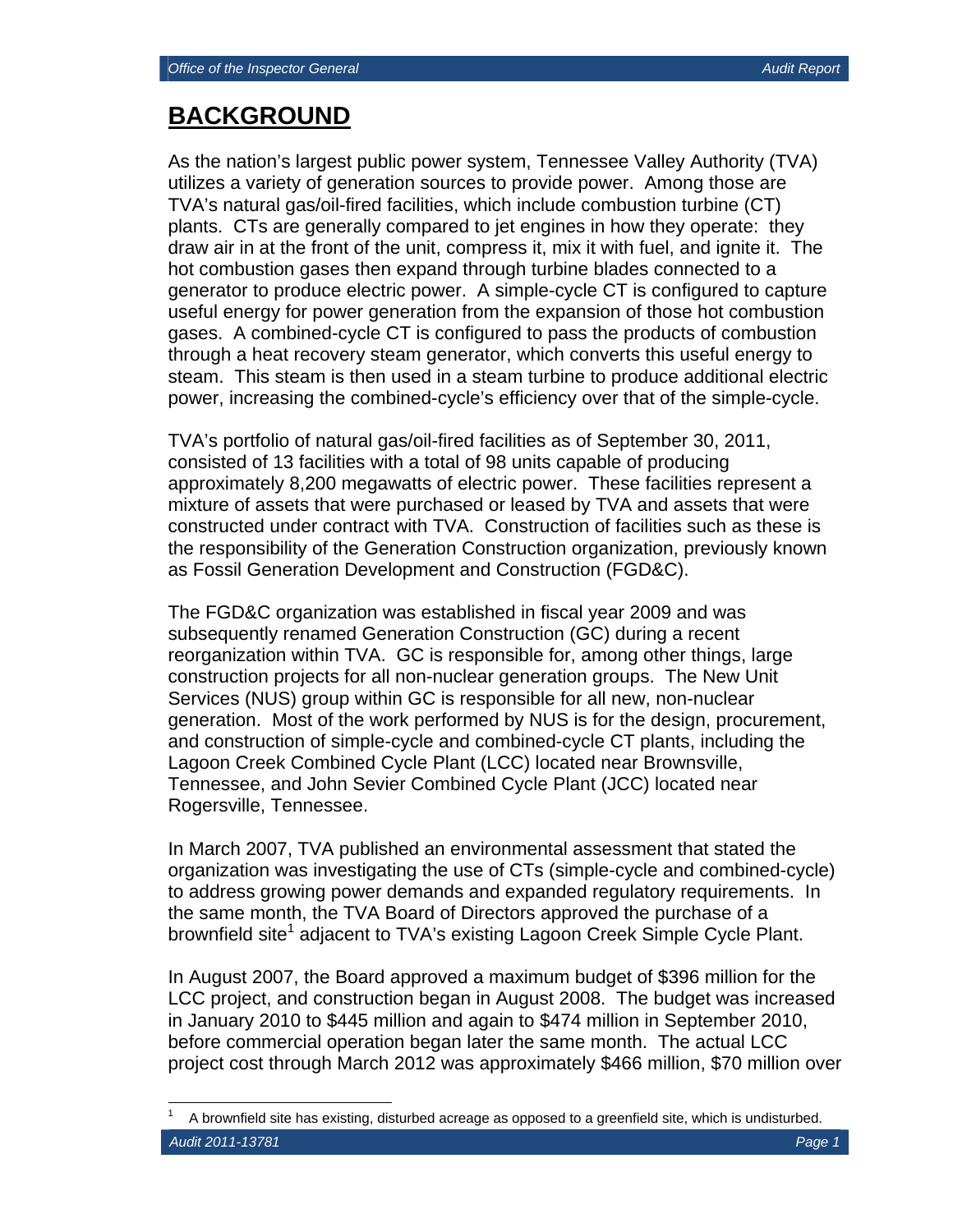the initial TVA Board-approved budget. However, GC stated in benchmarking data that LCC at the time had the cheapest cost per kilowatt to construct when compared to the plants included in the benchmark.

In June 2009, the Board approved a project maximum of \$850 million for construction of JCC, and the budget was set at \$817.5 million. The facility began commercial operation on April 30, 2012, adding approximately 880 megawatts of generating capacity to the TVA system. According to TVA, the facility was built for under \$790 million, more than \$30 million under budget, and began commercial operation 1 month ahead of schedule.

GC maintains a database of lessons learned from projects on its SharePoint site. A lesson is defined as some useful knowledge or sense that results from direct experience. Lessons learned involve collecting information on events and incidents that either positively or negatively impacted the conduct or performance of a project. Lessons learned can be used for future projects to prevent repeated issues and improve subsequent performance, such as other projects similar to LCC and JCC.

During the construction of LCC, TVA did not have a standard programs and processes (SPP) document specifically dedicated to managing lessons learned but instead had multiple  $SPPs<sup>2</sup>$  that applied to lessons learned. However, in October 2011, TVA issued TVA-SPP-34.016, Project Lessons Learned Management, for all new projects with total costs greater than \$250,000.

Both the collective SPPs and the newer governing document set the expectation that the project team will document lessons learned for each project, and those lessons learned will be applied to the next comparable project. The process to accomplish those objectives was strengthened with TVA's governing document by including the following guidance:

- TVA lessons learned will be documented and applied to other projects.
- Activities for formal lessons learned sessions should be included in the project schedule during all phases.
- All project participants are expected to identify lessons learned throughout the project, not just at the end.
- The strategic business unit (SBU) should maintain a lessons learned repository.
- During initiation, the project team should complete a broad review of lessons learned from projects of similar size, complexity, and scope to incorporate best practices and develop risk mitigation strategies.

 $\overline{a}$ 

<sup>2</sup> The SPPs were reissued in October 2011 as TVA-SPP-34.012, Project Baseline Management; TVA-SPP-34.013, Risk and Contingency Management; and TVA-SPP-34.017, Project Closure, to supersede TVA-SPP-34.001, TVA-SPP-34.002, and TVA-SPP-34.004, respectively.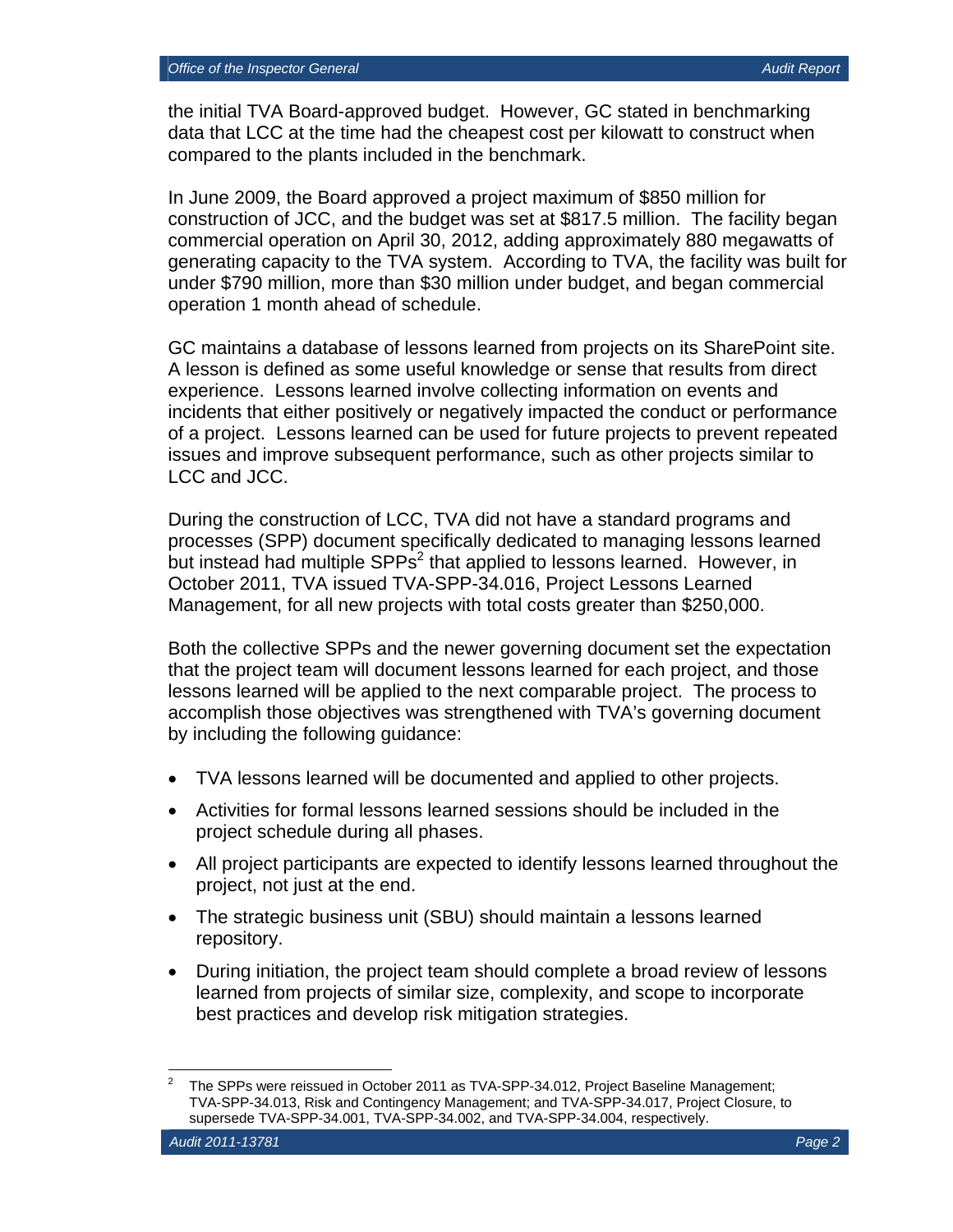- During planning, the project team should complete a detailed review of lessons learned specific to project planning elements and adjust the project plan and preliminary scope, schedule, and costs.
- Before and during execution of scheduled activities, the project team should complete a focused review of lessons learned on key project activities to capture improvement opportunities and identify action-specific areas of risk.

## **OBJECTIVE, SCOPE, AND METHODOLOGY**

Because of the potential usefulness of a sound lessons learned process in completing generation construction projects effectively and efficiently, we reviewed the lessons learned process used during the construction of LCC. The audit objective was to identify lessons learned and how those lessons are being or can be applied to subsequent construction projects. The audit also focused on the lessons learned process rather than just substantive testing of lessons from one project to the next because the process review approach added more value in the audit team's opinion.

To achieve our objective, we:

- Obtained and reviewed SPPs for information regarding policies, procedures, and control activities that applied to lessons learned. However, we performed limited testing of specific controls that were within the scope of our objective.
- Interviewed various members of GC management to obtain information related to lessons learned and associated processes.
- Obtained and reviewed the list of lessons learned that GC self-identified for the LCC project.
- Visited LCC to interview various plant personnel to obtain potential lessons learned not previously documented.
- Obtained and reviewed monthly progress reports dated February 2008 through September 2010 that were provided to TVA by the LCC contractor in order to identify potential lessons learned.
- Requested GC personnel to identify LCC lessons that were applicable to the JCC project, resulting in a population of 50 identified lessons.
- Selected a sample of 31, or 62 percent, of the population of 50 LCC lessons using nonrandom selection methods. The lessons were not prioritized with high, medium, low, or any other means of rank; therefore, the audit team judgmentally selected the sample based on the audit team's perceived ability to validate the lesson was actually applied. $3$  The sample was selected in order to determine if those specific lessons were applied during the JCC

 $\overline{a}$ 3 To illustrate, the audit team did not perceive that it could easily validate that JCC used stainless steel rather than copper for underground instrumentation; therefore, that lesson was not selected as part of the sample.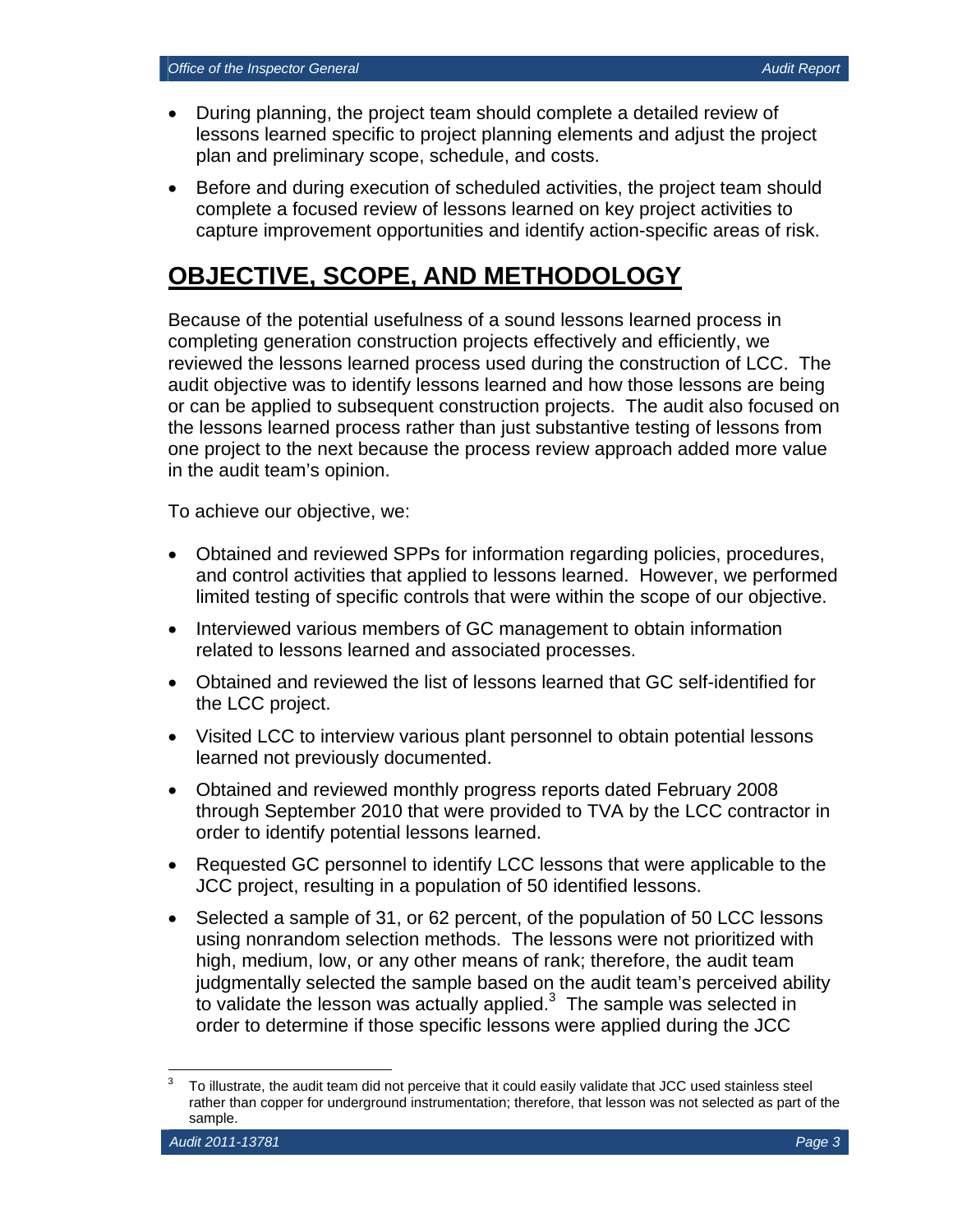project. The results of our testing are not projected over the population of lessons learned because a random sampling methodology was not used.

 Visited the JCC construction site to obtain documentation for the sampled lessons and explanations for the lessons that GC indicated were not applicable to JCC, as mentioned above.

We conducted this performance audit in accordance with generally accepted government auditing standards. Those standards require we plan and perform the audit to obtain sufficient, appropriate evidence to provide a reasonable basis for our findings and conclusions based on our audit objectives. We believe the evidence obtained provides a reasonable basis for our findings and conclusions based on our audit objectives. We do not express an opinion on TVA's internal control structure because this audit was not designed to identify all material weaknesses in GC's lessons learned program.

## **FINDINGS**

During the LCC project, multiple SPPs provided guidance on managing lessons learned including TVA-SPP-34.004, Project Closure, which states that lessons learned should be documented in an SBU database and TVA-SPP-34.002, Risk and Contingency Management, which recommends that project teams review lessons learned from similar projects. We determined GC has a process in place for lessons learned management, and during the audit, TVA issued a new procedure dedicated to the process of project lessons learned management, which provides beneficial guidance on the roles and responsibilities of project teams in regards to managing lessons learned.

However, we identified some potential areas of improvement in the GC process. Specifically, we determined (1) there is no documented criteria or review process for determining what is or is not a lesson learned, (2) the process for documenting lessons learned could be improved, and (3) there are no mechanisms to reasonably assure that project teams are reviewing lessons learned from previous projects or that relevant lessons learned are incorporated into the project's scope. In addition, we determined improvements can be made in sharing lessons learned between organizations.

### **Criteria to Identify Lessons Learned is Lacking**

As previously stated, during construction of LCC, TVA did not have an SPP specifically dedicated to managing lessons learned. According to GC personnel, multiple SPPs<sup>4</sup> contained verbiage related to managing lessons learned, and collectively, they represented TVA's policy in the area at the time construction was underway. However, none of these documents contain criteria as to what should or should not be documented as a lesson learned. Without documented

 $\overline{a}$ 4 The SPPs included TVA-SPP-34.001, Project Baseline Management; TVA-SPP-34.002, Risk and Contingency Management; and TVA-SPP-34.004, Project Closure, which have since been superseded by TVA-SPP-34.012, TVA-SPP-34.013, and TVA-SPP-34.017, respectively.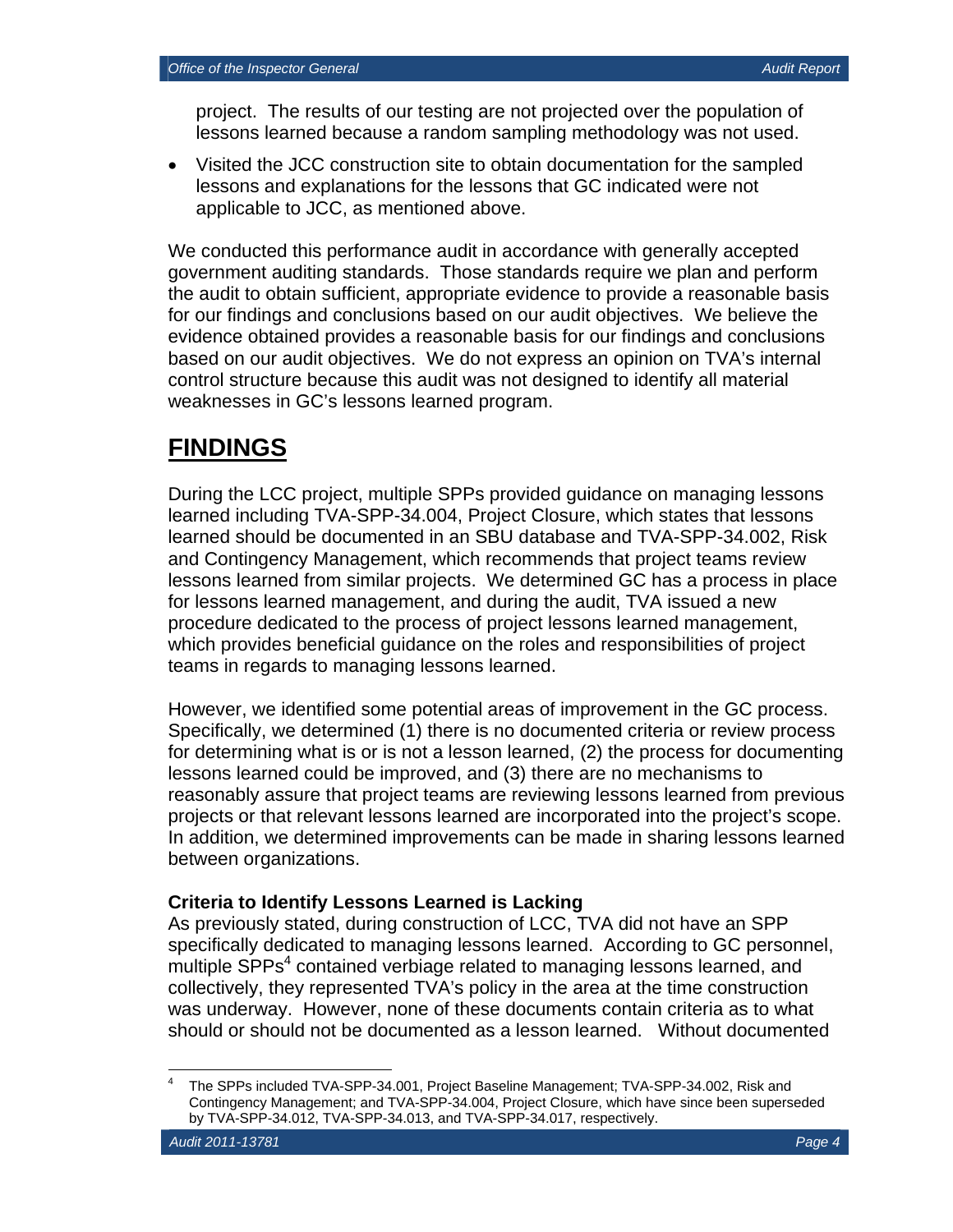criteria to assist in the judgment of determining lessons learned, the database may include entries that are not applicable to its intended function and may exclude relevant items. In that case, the database may not serve its purpose effectively.

To capture lessons learned during the LCC project, various members of GC and the engineering, procurement, and construction contractor held group sessions near the end of the LCC project prior to demobilization. The Project Manager generally facilitated these sessions, and the participants discussed particular areas of the project to determine what could have been done better while a designated team member captured the information to be added to GC's database of lessons learned. These lessons were then uploaded to the SharePoint site.

During the course of the audit, TVA issued TVA-SPP-34.016, Project Lessons Learned Management, effective October 1, 2011, that specifically serves as the governing document for managing project lessons learned. GC subsequently issued FGDC-SPP-34.000, Project Process, effective December 1, 2011, that describes project manager responsibilities for collecting and incorporating lessons learned and being familiar with the governing document but does not contain criteria as to what constitutes lessons learned.

In order to determine whether some lessons had not been identified or included in the database, we reviewed TVA and contractor documentation and interviewed various GC and Fossil Power Group (FPG) personnel. As described below, not all lessons learned were included in the GC database.

- We reviewed the monthly progress reports provided to TVA by the LCC contractor for February 2008 through September 2010. We looked for issues not previously documented in GC's database but believed by the contractor to be impacting the project's critical path,<sup>5</sup> and we identified 13 issues occurring on more than one monthly report. According to the LCC Project Manager and other GC personnel, most of the issues could be traced to (1) poor schedule management during the engineering and construction phases of the project and (2) the use of gray market <sup>6</sup> equipment. The LCC Project Manager stated that NUS took measures to address those issues at the JCC project, although these two issues were not captured in GC's lessons learned database. The LCC Project Manager agreed that those issues should be captured in the database for future project reviews.
- In September 2010, the Senior Vice President (SVP), GC, presented an LCC project summary to TVA's Chief Operating Officer (COO) that included a list of lessons learned during the project. The same list of lessons learned was

 $\overline{a}$ 5 Critical path is the sequence of project activities with the longest overall duration, which determines the shortest time to complete the project. The critical path duration is the project duration. A delay in completing an activity on the critical path directly impacts the project completion date (i.e., there is no float on the critical path).

<sup>6</sup> Gray market equipment is equipment that is not purchased new from the original equipment manufacturer but instead was fabricated to be used at a site other than where it is actually being used.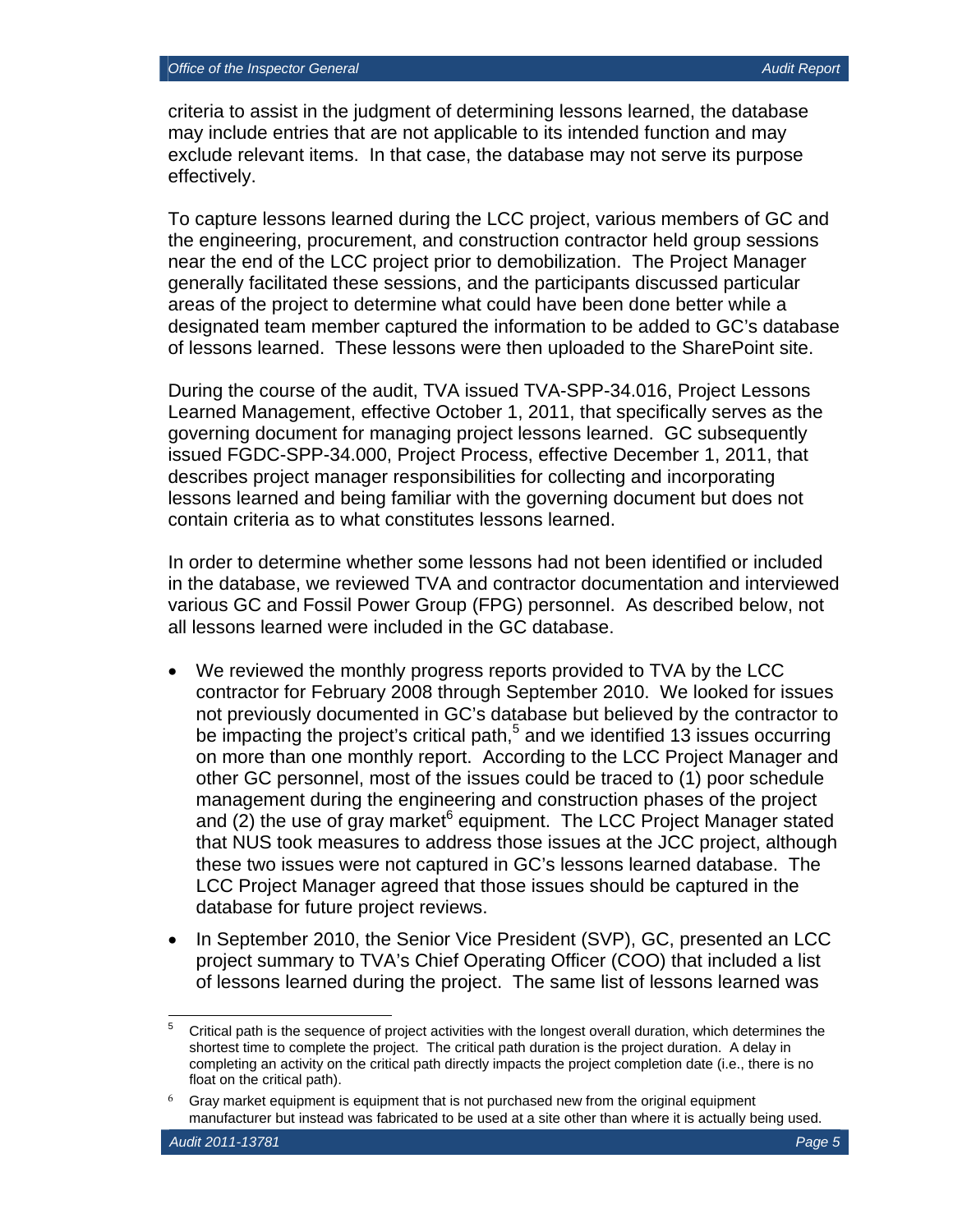included in the project closure presentation, which stated the lessons were applied to the JCC project and are applicable to most large, complex construction projects. However, as of March 20, 2012, those particular lessons learned were not documented in GC's lessons learned database.

- Positive lessons may not be captured as well. The project summary described previously included benchmarking data for capital cost of constructing combined-cycle plants. GC stated that LCC had the lowest construction cost per kilowatt of capacity when compared to the plants included in the benchmark, and the COO subsequently stated that LCC has performed strongly since going into service. However, GC's lessons learned database included few combined-cycle best practices or positive lessons learned aimed at capitalizing on positive experiences, such as the low cost presented to the COO. In fact, only two entries in the database were marked as best practices for combined-cycle projects; one relates to the proper storage of electrical motors to prevent damage from rainwater, and the second relates to the use of stay-form material versus other forming systems for concrete structures constructed below grade (or underground).
- We interviewed several GC and FPG team members to solicit comments on what could have been done better during the LCC project. One issue raised by multiple FPG interviewees related to poor communication between the construction organization, GC, and the operations organization, FPG, and the need to address potential operations concerns during construction. Conversely, the FPG Plant Manager at JCC described a positive experience when asked about the interface between the two organizations, which indicates improvement in this area from one project to the next.

The effect of not including all lessons learned, whether negative or positive, in the database is that future projects may not benefit fully from the experience of past projects. In response to the audit team's preliminary findings, the SVP stated the organization's main focus has been for GC project personnel to actively add lessons learned to the database for projects as they are being worked. The SVP asks at every Project Approval Board meeting if the lessons learned being presented have been loaded into the database. Many lessons learned that existed prior to the creation of the database have been added; however, the organization will evaluate whether other legacy lessons learned should be added. Although the SVP maintains that the lessons learned presented to the COO were generic in nature and for the most part are included in other procedures, it is our opinion the lessons presented to the COO should be included in the database so that as procedures and personnel change over time, the lessons are not lost. Regarding capturing positive experiences, the SVP stated the current process requires that good practices be included as lessons learned.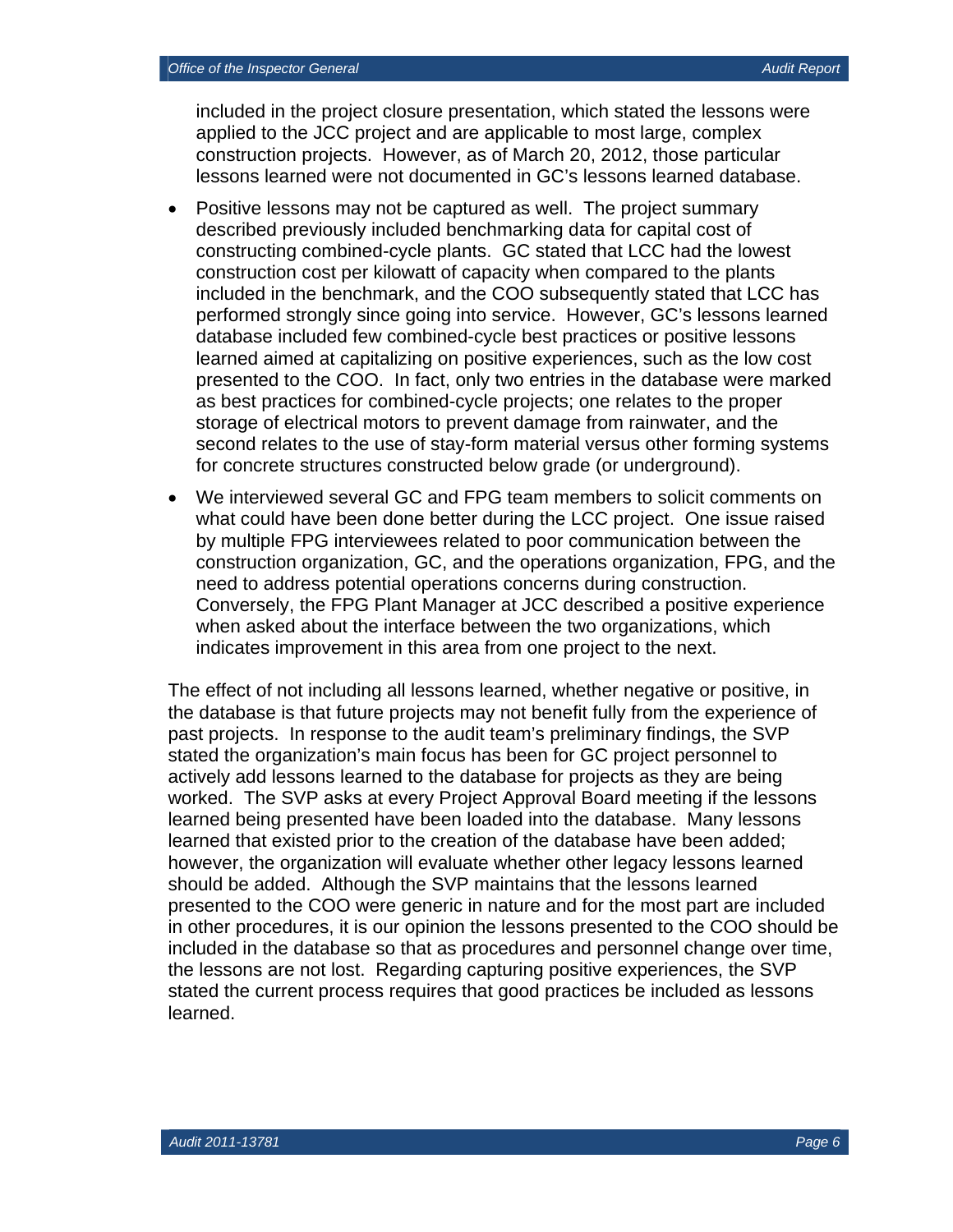#### **Process Improvements Could Be Made**

We determined that GC has a process in place for lessons learned management; however, we identified some process areas that could be improved. The process could benefit from increased scrutiny and control of the lessons learned database. The details of these improvements are noted below.

#### Limited Process for Screening Lessons Learned

As described on page 3 in this report, we selected a sample of lessons learned from LCC that could apply at JCC. Before selecting the test sample, we asked the JCC Project Manager to identify lessons that did not apply to JCC from a list of 70 LCC lessons. The JCC Project Manager indicated 20 of the 70<sup>7</sup> LCC lessons learned did not apply to JCC for various reasons including 7 entries that were not actually lessons learned and should have been screened out of the database. The JCC Project Manager stated some entries that should not have been considered lessons learned were 'general knowledge' such as gasolinecontaminated diesel fuel due to the wrong fuel being added to the equipment. Other entries that should not have been considered lessons learned represented actions that should not be done. For example, vent valves, drain valves, and some root valves have no means of stopping discharge should they leak. According to the JCC Project Manager, capping these valves is not a good practice because if the caps are under pressure, a potential safety hazard is created for anyone who doesn't know the caps are under pressure.

The absence of established criteria for determining if issues are lessons learned may lead to the inclusion of items that do not support the intended function of the database. In response to the audit team's preliminary findings, the SVP stated lessons learned are sometimes subjective, and the organization does not want to limit what project team members consider a lesson learned. Additionally, when a new lesson learned is added to the database, the Project Controls Senior Manager, GC, receives an e-mail alert to review the new lesson. However, the Project Controls Senior Manager stated he does not review the lessons in detail when he receives an e-mail alert, and he seldom questions what is submitted in order to avoid discouraging team members from submitting new lessons to the GC database.

#### Database Control Could Be Improved

GC maintains a database of lessons learned from projects on its SharePoint site. According to the Project Controls Senior Manager, lessons learned can be added to the database in two ways: (1) a user can access the GC Web site and submit a single item by populating a series of information boxes, or (2) a file containing multiple lessons learned can be compiled by the project team and uploaded to the database by a designated project controls team member. The Project Controls Senior Manager stated that GC did not want to limit people's ability to add lessons learned to the database but had restricted the ability to edit the database.

 $\overline{a}$ 

<sup>7</sup> For our sample, we selected 31 lessons from a population of 50: the 70 LCC lessons less the 20 that were not applicable.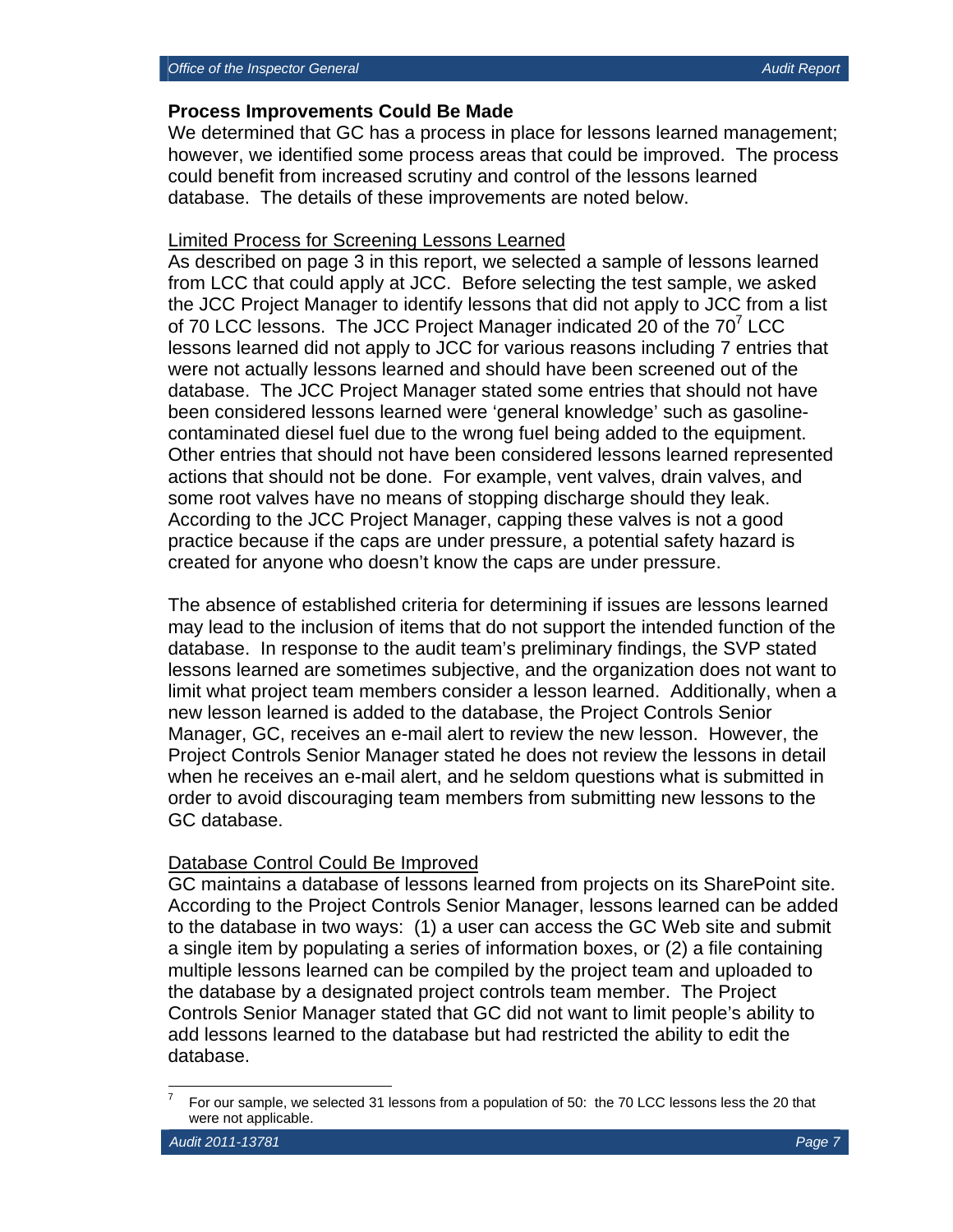In order to evaluate the database restrictions, we submitted two test lessons through the SharePoint site, one of which did not have all fields populated. Both test lessons were immediately included in the list of lessons learned, and we edited one of the test submissions after it was included in the list of lessons learned. According to the Project Controls Senior Manager, the edit ability was restricted to two individuals when the organization was using Microsoft SharePoint 2007, but the organization upgraded to SharePoint 2010 and that security feature did not transfer. We provided our preliminary findings to the SVP, who stated the issue had been addressed. The SVP stated when a lesson learned is added to the database or edited, the Project Controls Senior Manager receives an e-mail alert to review the new or edited lesson. We subsequently attempted to edit a lesson prior to issuance of this report and were unable to do so.

We also identified lessons learned in the database that were missing pieces of information, such as a description of, and solution to, the problem, or the name and date submitted. The absence of key pieces of information (i.e., solution or person submitting) may prevent the organization from taking full advantage of the lesson. According to the SVP, many of the lessons learned were imported into the database from projects completed prior to the creation of the database, and most of those items did not have all of the key pieces of information.

#### **Mechanisms for Review**

We selected a sample of 31 from a population of 50 LCC lessons that were, according to GC personnel, applicable to the JCC project to determine whether these lessons were implemented at JCC. GC personnel provided evidence of implementation for 27, or 87 percent, of the sampled 31 lessons learned, which indicates a good performance at incorporating knowledge documented from LCC into the JCC project. According to GC, 2 of the 4 lessons were not implemented due to timing (i.e., the related process was already complete at JCC when the lesson was brought forward from LCC). GC did not respond to the audit team's requests for documentation of the remaining 2 lessons.

According to the Project Controls Senior Manager, the organization recently conducted a self-assessment that included two questions related to lessons learned:

- 1. Are you reviewing lessons learned in the planning stage of your project?
- 2. Are you documenting lessons learned in the database?

The Project Controls Senior Manager stated, of the eight responses received at the time, two of the respondents, or 25 percent, stated "no" to the above questions but indicated they would begin doing so on future projects. According to the Project Controls Senior Manager, there is no mechanism to reasonably assure project teams are reviewing lessons learned from previous projects or relevant lessons learned are incorporated into the project's scope.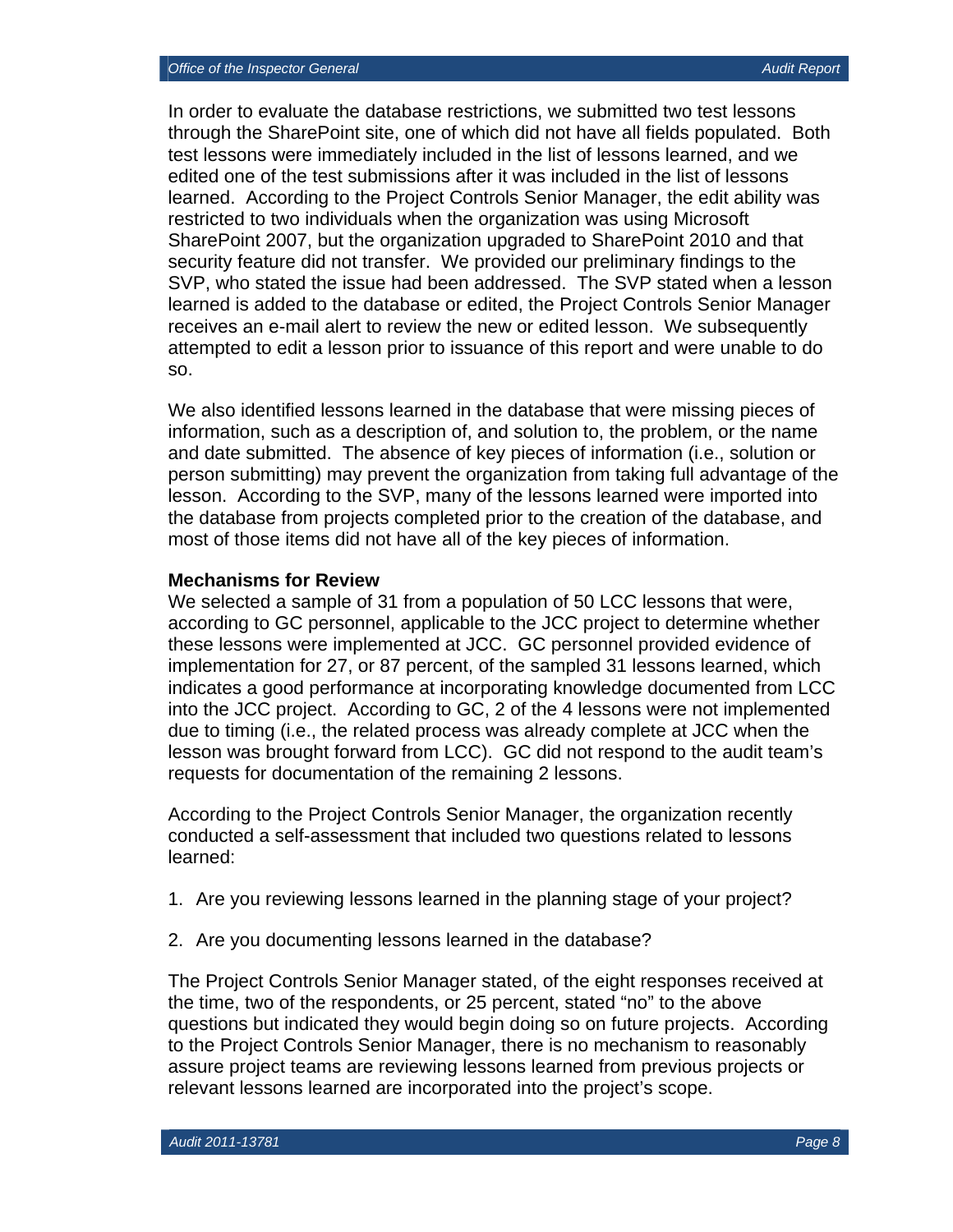The effect of project teams not reviewing the database for relevant lessons learned is that positive events may not be repeated and negative events may not be prevented. In response to the audit team's preliminary findings, the SVP stated TVA-SPP-34.016 requires project teams to review the lessons learned database for similar type projects and include applicable items in the project baseline and/or risk register. Additionally, periodic self-assessments are conducted to ensure compliance with the procedure. While we agree with this practice to improve compliance, in the audit team's opinion, self-assessments are primarily detective in nature and identify occurrences of noncompliance rather than prevent those occurrences.

#### **Use of Lessons Learned Between Organizations**

TVA-SPP-34.004 stated lessons learned should be documented in an SBU database, and TVA-SPP-34.002 recommended project teams review lessons learned from similar projects. According to various TVA personnel, organizations generally differ in how they document and handle lessons learned. Rather than documenting lessons learned in a TVA-wide repository, GC documents lessons learned on its SharePoint site; whereas, Gas Operations, Coal Operations, and Nuclear Construction utilize Maximo. According to the JCC Project Manager, some information has been shared between GC and Nuclear Construction, but lessons learned have not been shared globally.

The audit team discussed with the JCC Project Manager how different organizations within TVA can benefit from one another. One example was noted during a different audit being conducted at Bellefonte Nuclear Plant by the Office of the Inspector General. Two senior managers at Bellefonte Nuclear Plant stated they saw a great work control process at JCC that provided a work package to workers when coming onto the job site, so they know exactly what they are accountable for each day. Another example of how different organizations can learn from one another was mentioned by the JCC Project Manager who stated the cooling towers at JCC and Browns Ferry Nuclear Plant (BFN) are similar, and BFN contacted JCC to discuss some related piping questions. BFN knew to contact JCC because of a third party outside TVA; the contractor at BFN had listed JCC as a reference where the same work had been completed. Additionally, the lessons learned from the project summary mentioned on page 5 of this report are broad-sweeping and could be beneficial to organizations other than GC. Further, the audit team interviewed several FGD&C and FPG team members to solicit comments on what could have been done better during the LCC project. We noted the general issues being raised by FPG, such as gray market equipment issues, were not included in GC's database of lessons learned, and while GC does not view the issues raised by FPG as lessons learned, the comments may have merit for other organizations.

The effect of not utilizing an entity-wide repository for lessons learned, positive or otherwise, is that future projects may not benefit fully from the wealth of experience TVA has amassed from past projects, and this void contributes to organizational silos. A consistent process used by all TVA organizations would aid in effectively taking advantage of lessons learned across TVA, not just at the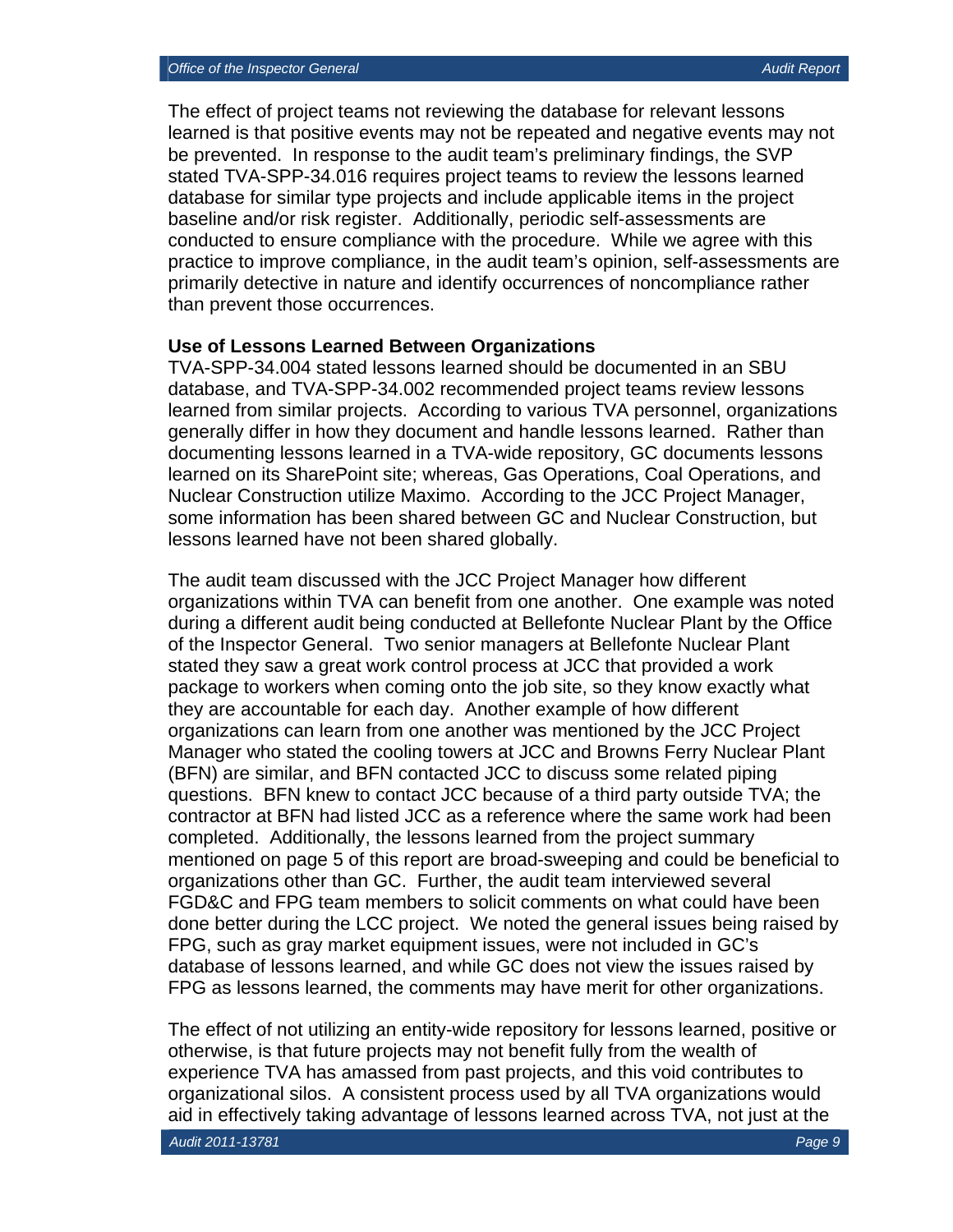SBU level. In response to the audit team's preliminary findings, the SVP stated all TVA organizations have access to the GC SharePoint database, and SBU representatives of the Project Management Peer Team have seen a demonstration of the site. However, the audit team is of the opinion that it is less likely for those outside of GC to review a specific organization's database as compared to a centralized database containing all lessons learned that can be filtered in various ways.

## **RECOMMENDATIONS**

We recommend the GC organization:

- 1. Develop and document criteria for determining if issues are in fact lessons learned and/or best practices.
- 2. Ensure the database is complete with all lessons learned including those presented to the COO and best practices from positive experiences to promote repeat application in future projects.
- 3. Develop and implement a process for screening new and edited lessons learned for reasonableness, consistency, completeness, and other target qualities.
- 4. Systematically require all fields to be populated when submitting a lesson learned or initiate a process to track down the missing information. Also, manage database integrity by removing the entries that do not include a problem description or ensuring the problem description is completed.
- 5. Develop mechanisms to provide reasonable assurance that project teams (a) review the database for lessons learned from previous projects and (b) incorporate relevant lessons learned into the project's scope. One option would be for the project team to sign-off on the project process checklist that these activities were completed.
- 6. In cooperation with other organizations, develop an entity-wide repository to capture the details of lessons learned across TVA organizations so that those outside the originating organization can also benefit from the experiences.

## **MANAGEMENT'S RESPONSE AND OUR EVALUATION**

TVA management generally agreed with our recommendations and has taken, or is taking, the following actions:

 A lessons learned guide, including criteria for problems and best practices, has been added to the GC SharePoint.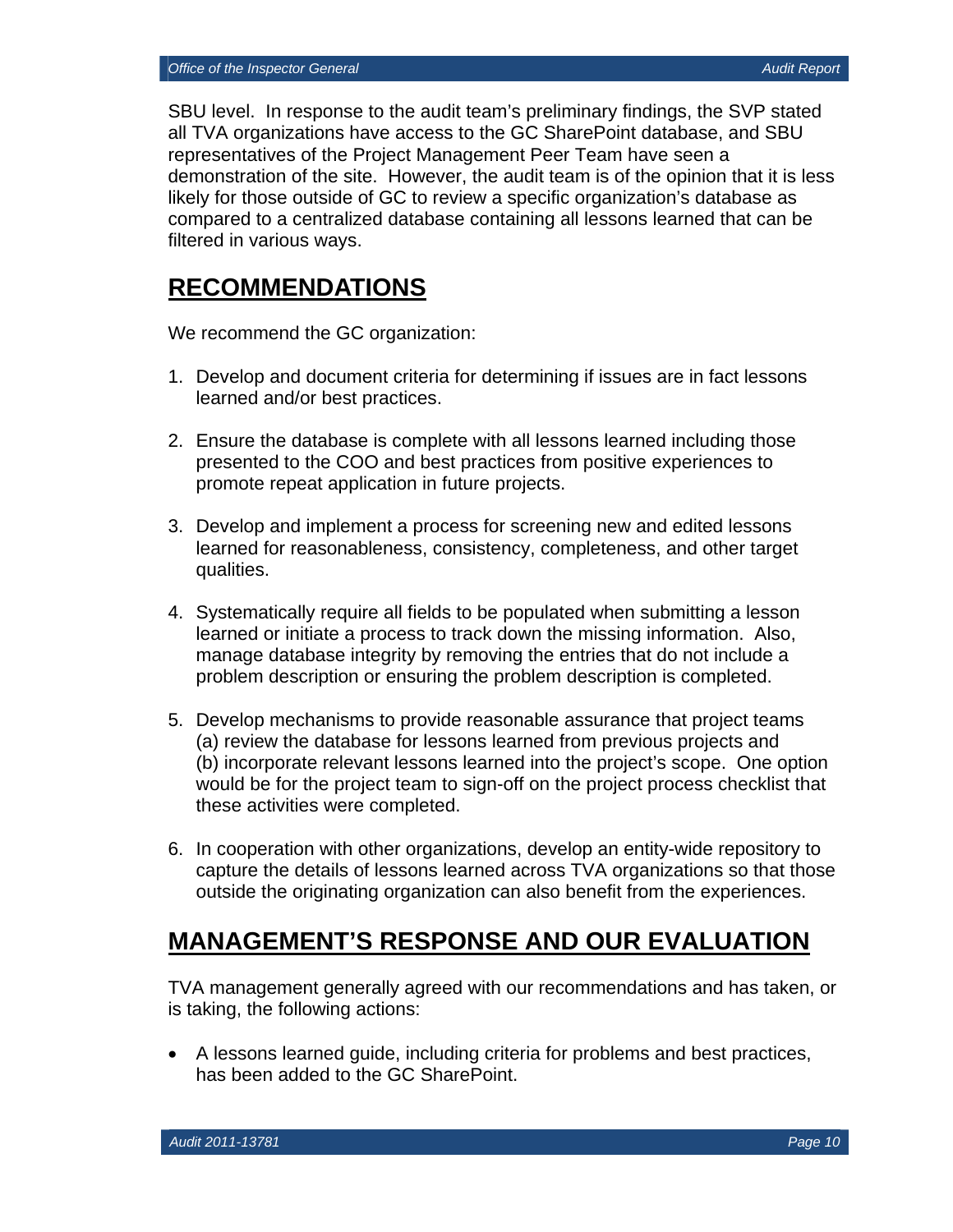- GC now requires certain fields be completed before a lesson learned can be submitted. In addition, lessons learned with no problem description have been removed from the database.
- A check sheet, which includes lessons learned, will be added to TVA-SPP-34.019, Project Process, scheduled to go into effect October 1, 2012.
- Through the Project Management Peer Team, all TVA organizations with projects are developing lessons learned databases similar to GC's. These will have common access through a TVA Project Management SharePoint site.

The Office of the Inspector General agrees with the actions planned and taken by TVA management.

With regard to our recommendation to include all lessons learned in the database, TVA management stated legacy lessons learned were previously added to the database in fiscal year 2011, and GC has no plans to add other legacy issues.

With regard to our recommendation to develop and implement a process for screening new lessons learned, TVA management stated the automatic alert is sent to the GC Project Controls Senior Manager " . . . for review for reasonableness, consistency, completeness, and other target qualities . . . " when a new lesson is added to the database. However, as previously stated in this report, the Project Controls Senior Manager stated he does not review the lessons in detail when he receives the e-mail alert and seldom questions what is submitted in order to avoid discouraging team members from submitting new lessons to the GC database. While we agree with the automatic alert being in place, we encourage GC to take further steps to ensure new lessons learned are reviewed.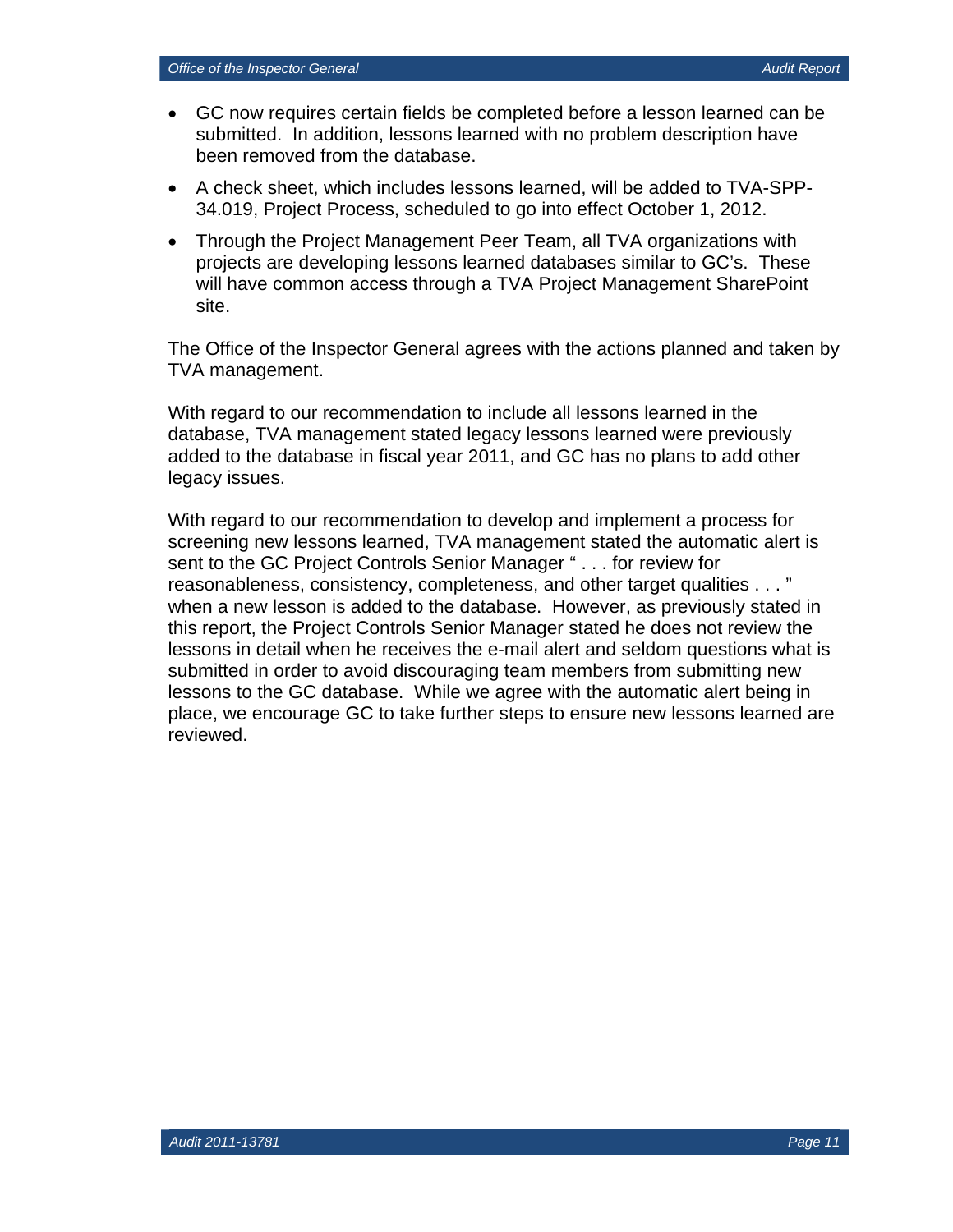September 5, 2012

Robert. E. Martin, ET 3C-K

REQUEST FOR COMMENTS - DRAFT AUDIT 2011 13781 - LESSONS LEARNED AT LAGOON CREEK COMBINED CYCLE PLANT

This is in response to your August 10, 2012 draft audit report on lessons learned at Lagoon Creek Combined Cycle Plant. We are in agreement with the six recommendations provided. Attached is a summary of actions initiated or completed, along with the date actions were completed or are planned to be completed.

Since all actions will be completed by October 1, 2012, we recommend closure of this audit.

If you haye any questions, please contact Tim Hope, VP, New Unit Services, at 423-751-3500.

kyh  $obt$ Robert M. Deacy, Sr. Senior Vice President Generation Construction

JMD:SSS Attachments: cc: (Attachments): J. R. Dalrymple, LP 3K-C<br>J. M. Dodd, LP 5D-C M. B. Fussell, WT 9B-K K. S. Greene, WT 7C-K P. T. Hairston, Jr., WT 7B-K J. J. Hoagland, WT 7C-K R. T. Hope, LP 5D-C R. B. Wells, WT 9B-K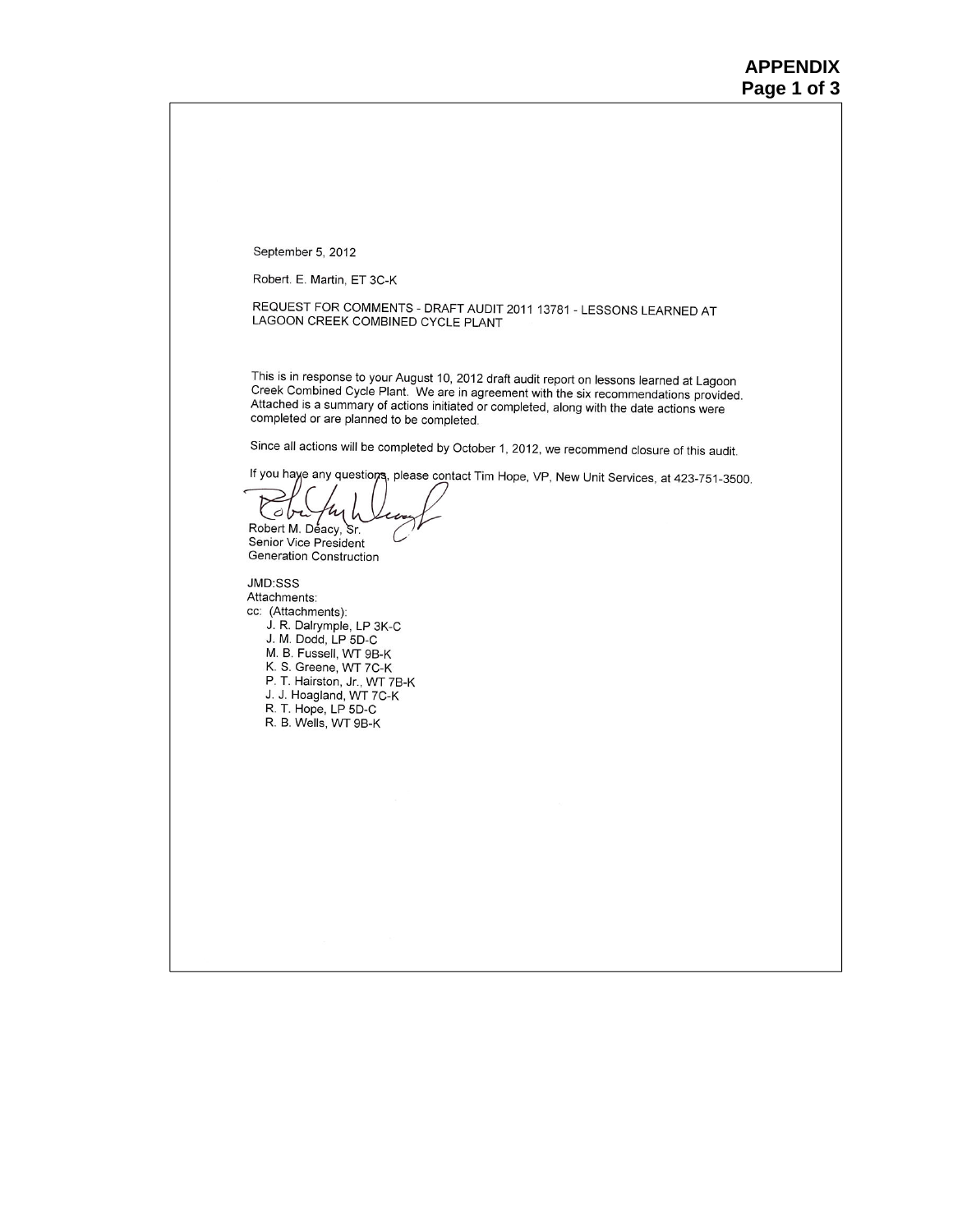#### **ATTACHMENT**

AUDIT 2011 2011-13781 - LESSONS LEARNED AT LAGOON CREEK COMBINED CYCLE PLANT - RECOMMENDATIONS ACTIONS TAKEN

1. Develop and document criteria for determining if issues are in fact lessons learned and/or best practices.

A Lessons Learned guide, which includes criteria for problems and best practices, was posted on the GC SharePoint site on August 30, 2012. (Click here to see guide.)

2. Ensure the database is complete with all lessons learned including those presented to the COO and best practices from positive experiences to promote repeat application in future projects.

Legacy lessons learned were added to the database during FY11. There are no further plans to add other legacy lessons.

3. Develop and implement a process for screening new and edited lessons learned for reasonableness, consistency, completeness, and other target qualities.

An automatic alert is sent to the GC Senior Manager, Project Controls/PMO, for review for reasonableness, consistency, completeness, and other target qualities whenever a new lessons learned is added to the database. This alert was put in place in the spring 2012. Lessons Learned can only be edited by the GC Senior Manager, Project Controls/PMO, or his delegate.

4. Systematically require all fields to be populated when submitting a lessons learned or initiate a process to track down the missing information. Also, manage database integrity by removing the entries that do not include a problem description or ensuring the problem description is complete.

On August 24, 2012, the following fields were made required fields before a Lesson Learned can be submitted: Date Submitted, Title, Problem or Best Practice, Submitted By, Description, Functional Area, Solution, and Type Project. Lessons Learned with no problem description have been removed from the database. There is no plan at this time to remove legacy lessons learned that may not have other required fields completed.